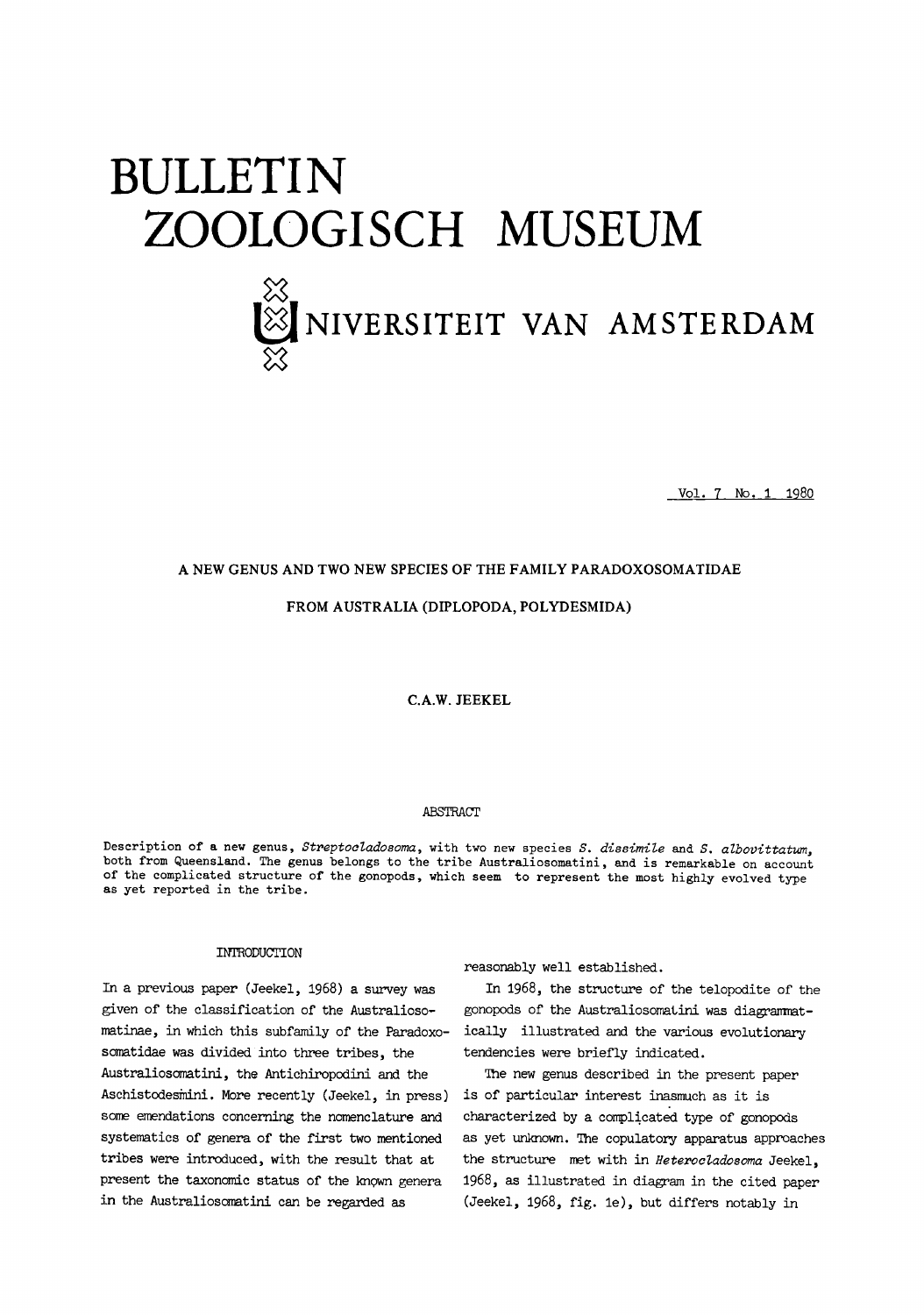the presence of only one instead of two tibiotarsal branches, and in <sup>a</sup> strong torsion of the entire acropodite along its longitudinal axis. As such, the gonopods in the new genus seem to represent one of the most advanced stages in the evolution of the Australiosomatini.

#### Streptocladosoma nov. gen.

#### Generic diagnosis.-

Medium-sized Australiosomatini with <sup>20</sup> somites and <sup>a</sup> normal poreformula. Headplate with or without paramedian vertigial swellings. Antennae of moderate length.

Somites moderately constricted; the waist of moderate width, with or without longitudinal striation. Metatergites smooth, hairless or with few setae. Transverse furrow present from the 5th to the 18th somite. Pleural keels present up to about the middle of the body.

Paranota weakly developed.

Stemites of middle somites longer than wide, with moderately developed cross impressions. Stemite of 5th somite of male with a process between the anterior coxae. Legs of moderate length, the first pair of the male provided with a femoral tubercle. Tibial and tarsal scopulae present in most legs of the male.

Gonopods with coxa relatively short and stout. Prefemur elongate ovoid, its axis almost transverse on the axis of the acropodite. Femorite vestigial. Tibiotarsus arising from the anterior side of the prefemur, curving laterad near base and pointing in a distal direction consisting of a single elongate prong. Solenomerite and femoral process coalesced over most of their length, arising from the caudal or medio-caudal side of the prefemur. Spermal channel running along the anterior side of the basis of solenomerite/femoral process towards the lateral side and caudal side. Free part of solenomerite a slender tapering ribbon. Free part of femoral process a relatively small lobe appearing as <sup>a</sup> branch of the solenomerite.

#### Type-species.-

Streptocladosoma dissimile nov. spec.

#### Remarks.-

Ihis genus belongs in a group of genera of the Australiosomatini in which the femorite of the gonopods is so strongly reduced that it can hardly be distinguished as such and the acropodite of the gonopods consists mainly of the tibiotarsus and the solenomerite. Within this group it may come nearest to *Heterocladosoma* Jeekel, 1968, occurring along the east coast of Queensland, which like Streptocladosoma has the homolog of the femoral process arising from the distal half of the solenomerite. However, *Heterocladosoma* has a tibiotarsus which is deeply split into two branches. Streptocladosoma is most particularly characterized by the torsion of the femorite which results in <sup>a</sup> lateral position of the tibiotarsus and a medial position of the solenomerite. As fas as is known today such a structure is unique in the Australiosomatini and distinguishes the new genus at once from all the other. <sup>A</sup> further important character is found in relative length of the long tapering solenomerite.

The type-species .of the genus shows a remarkable and so far unique sexual dimorphy in the shape of the collum, which in the male has <sup>a</sup> normal, rounded anterior border but in the female has a widely and rather deeply emarginate front margin, exposing a large part of the normally covered hind region of the vertex. <sup>A</sup> similar structure is described for a second, unnamed species which is represented only by a single juvenile female specimen, but is not developed in S. albovittatum.

#### Streptocladosoma dissimile nov. spec.

# Material.-

Australia, Queensland: Iron Range, <sup>50</sup> - <sup>75</sup> ft, June 1948 (Archbold Exped., Museum New York),  $\delta$ holotype, <sup>2</sup> <sup>d</sup> and <sup>2</sup> <sup>9</sup> paratypes.

#### Description.-

Colour: Head very pale brown or beige, with the frontal area and the vertigial sulcus blackish brown. Antennae also blackish brown, with only the 8th antennomere whitish. Collum beige; a narrow median stripe and a sickle-shaped spot,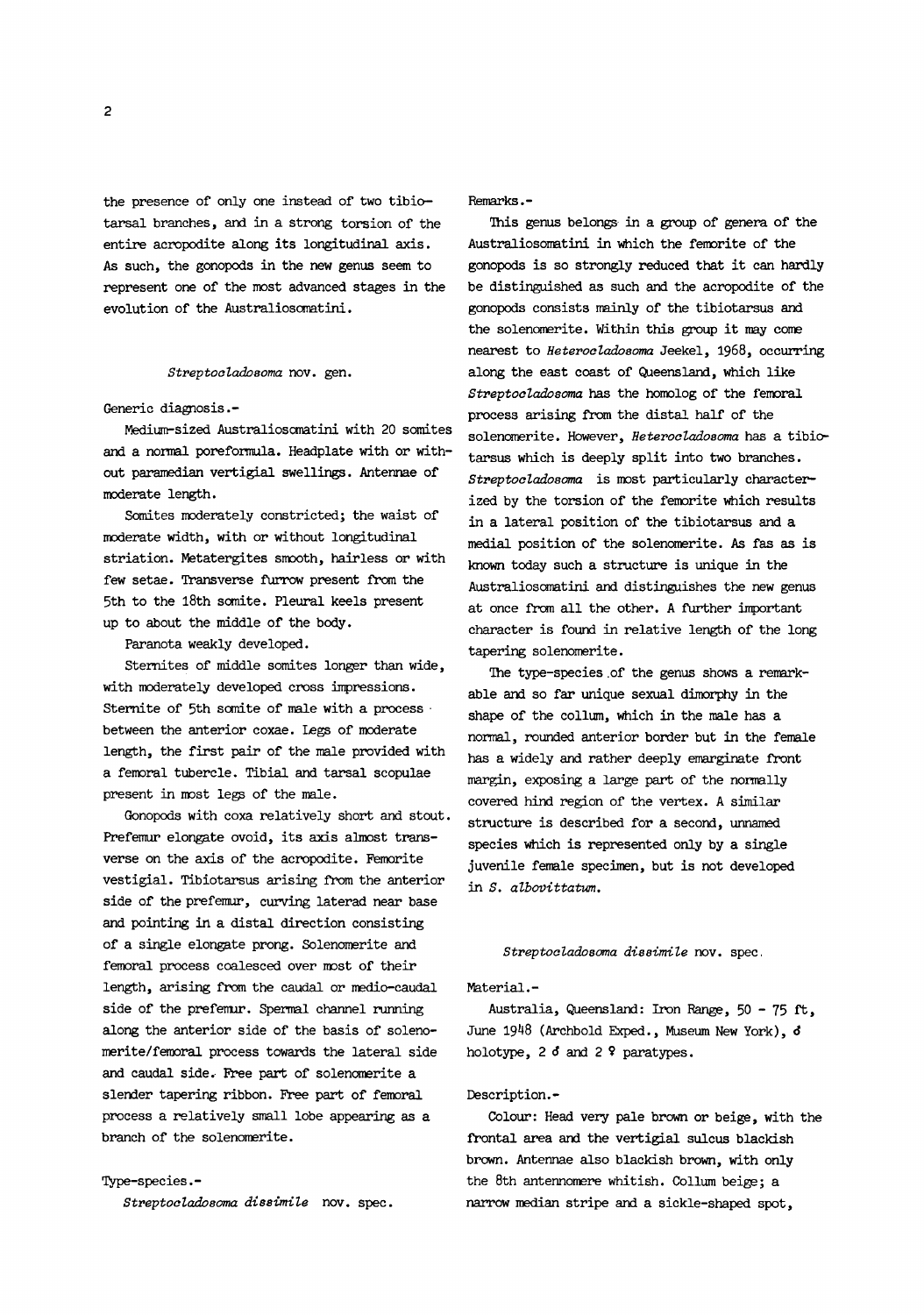concavity upwards, on each side blackish brown. Lateral margin beige. Body somites beige dorsally, with <sup>a</sup> narrow blackish brown median stripe on pro and metasomites. Metasomites with a blackish brown zone above the paranota of about one and a half times the dorsoventral diameter of a paranotum. Anterior half of each paranotum also blackish brown, the posterior half beige. Prosomites on the level of the paranota light brown, lateral sides of pro and metasomites pale brown, slightly darker than the groundcolour of the tergites. Venter and sternites pale brown. Legs blackish brown, the proximal podomeres somewhat paler, in particular the basal half of the femur. Anal somite and tail beige, in the anterior half <sup>a</sup> faint dark median stripe. Upper side of the lateral side of the anal ring and the valves blackish brown, the lower side and the hypoproct pale.

Width:  $3: 4.5 \text{ mm}$  (holotype) -  $4.8 \text{ mm}$ ;  $9: 4.6$ mm - 5-0 mm.

Head and antennae: Labrum rather widely but weakly emarginate, tridentate. Clypeus rather weakly convex, strongly impressed towards the labrum. Lateral border widely convex, weakly emarginate near the labrum. Headplate moderately densely setiferous in the clypeal part, weakly setiferous in the frontal area; vertex hairless. Antennal sockets separated by about one and a half times the diameter of a socket or by two thirds of the length of the 2nd antennomere. Postantennal groove moderately developed, the wall in front rather weakly prominent. Vertex rather weakly convex, not demarcated from the frontal area. Sulcus deeply and widely impressed, running downward to between the antennal sockets. Immediately behind the frontal area each side of the vertex is <sup>a</sup> little swollen. Antennae of moderate length, rather slender, moderately setiferous in the proximal antennomeres to rather densely setiferous in the distal ones. Relative length of antennomeres:  $3rd > 2nd = 4th = 5th >$ 6th; the 6th antennomere about three quarters of the length of the 5th; the 5th and 6th antennomeres of subequal width, scarcely wider than the others.

Collum: subtrapezoidal in dorsal outline, slightly wider than the head (figs.  $1 - 2$ ). Anterior border widely and evenly convex. Posterior border scarcely emarginate in the middle, somewhat convex laterally. Sides moderately

widely rounded. Surface of collum shiny, somewhat uneven, hairless or with <sup>a</sup> few hairs. The middle of the surface flat or even slightly concave transversely, the sides rather strongly convex. Marginal rim rather weak laterally,

becoming obsolete anteriorly.

Body somites: moderately constricted. Prosomites somewhat dulled by <sup>a</sup> fine cellular structure. Waist of moderate width, distinctly but finely longitudinally striate down to the level of the stignata. Metatergites smooth, shiny, hairless. Transverse furrow smooth, rather deeply and sharply impressed, not reaching the upper demarcation of the paranota, but remaining separate by a distance equal to about the dorsoventral diameter of a poriferous paranotum. Furrow present from the 5th to the 18th somites. Sides smooth, also in anterior somites. Pleural keels well developed, up to the 4th somite ridgelike. In the 2nd and 3rd somites not produced into a caudal lappet, but in the 4th there is <sup>a</sup> blunt lappet which, however, does not reach the caudal margin of the somite. In the 5th, 6th and 7th somites the pleural keels are present only in the caudal half of the sides and have a posterior lappet as in the 4th somite. In the 8th somite there is only a weak prominence near the posterior margin of the somite. <sup>A</sup> similar prominence is indicated in the 9th somite. Prom the 10th somite onwards pleural keels are completely absent.

Paranota: (figs. 1 - 4) Second somite distinctly wider than the collum. Its paranota situated below the level of those of the 3rd somite, strongly declined. Anterior border widely rounded, the latero-anterior edge obtusely angular. Lateral border widely rounded, with the latero-posterior edge obtuse, rounded, scarcely produced. Marginal rim narrow, present along the three sides. Third somite somewhat narrower than the 2nd, scarcely wider than the 4th. Lateral border of paranota rather strongly rounded, the posterior edge obtusely angular, weakly produced. Paranota of 4th somite more widely rounded laterally, the posterior edges narrowly rounded, scarcely angular, not produced. Paranota of 3rd and 4th somites rather thick dorsoventrally, the dorsal furrow reaching the waist, ventral side scarcely demarcated. Paranota of 5th and subsequent somites weakly developed, laterally widely rounded, the posterior edge obtusely rounded, not produced. In the second half of the body the posterior edges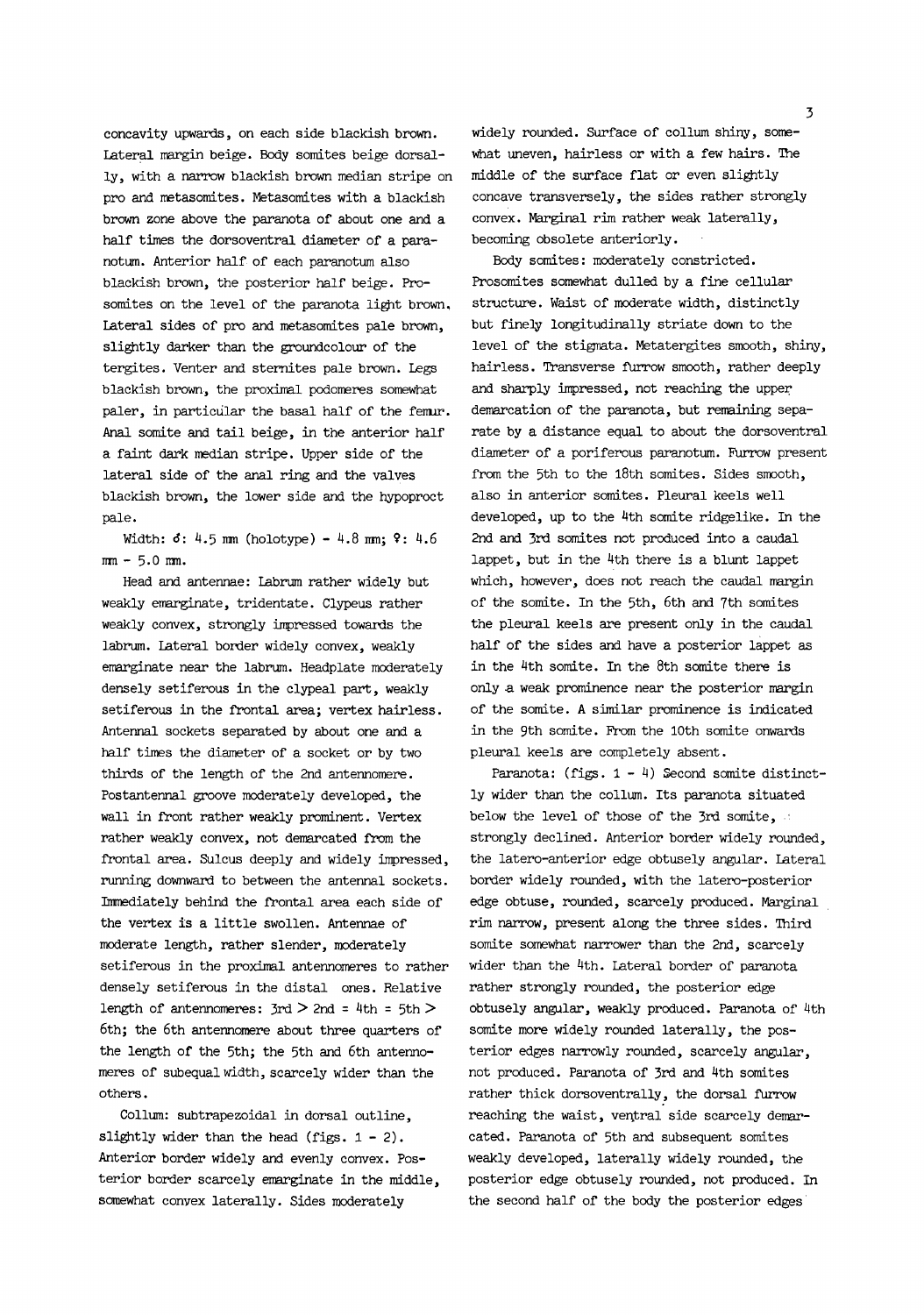become <sup>a</sup> little more angular, but in none of the somites the edges are acute or produced posteriorly. Dorsal furrow of paranota not reaching the waist. Poriferous paranota slightly convex dorsally, the poreless ones weakly concave. Poriferous paranota dorsoventrally almost two times as wide as the poreless ones. Ventral demarcation distinct only in the caudal half of the paranota. Pores situated somewhat nearer to the ventral than to the dorsal delimitation of the paranota.

Sternites and legs: Sternites of middle somites one and one third times longer than wide, rather densely setiferous. Cross impressions moderately developed, the longitudinal furrow very wide, the transverse furrow narrower and <sup>a</sup> little deeper. Stemite of 5th somite with a tongue-shaped process of moderate length. The process is about one and a half times longer than broad, and directed somewhat cephalad without, however, projecting in front of the sternite. From a lateral view the anterior and posterior sides are gradually converging towards eachother. Both sides rather densely setiferous. Caudad of the base of the process there is a weak transverse furrow, and between the posterior pair of legs the stemite is scarcely raised above the ventral level of the metasomal ring. Sternite of 6th somite also not raised above the level of the metasomal ring, and even a little concave in the middle. At the base of each anterior coxa <sup>a</sup> blunt cone. Sternite of 7th somite a little callous in front of the gonopod aperture. Legs (fig. 5) of moderate length, somewhat incrassate especially the two basal podomeres. Legs of 1st pair strongly incrassate and with a strong ventral process on the femora. All podomeres ventrally rather densely setiferous, with rather long hairs, especially in the anterior half of the body. Dorsal surface of podomeres almost hairless except in tibiae and tarsi. Dense tibial and tarsal brushes are present on all legs except those of the ultimate two pairs. Relative length of podomeres:  $3rd > 6th > 5th = 4th > 2nd$ ; the 6th podomere two thirds of the length of the 3rd.

Anal somite: (fig. 6) Epiproct of moderate length and width, broad at the base with sides rather strongly converging and straight. Apex

relatively narrowly truncate and weakly emarginate with two weak paramedian tubercles. Lateral setiferous tubercles very small. Dorsal side of epiproct faintly transversely impressed at the base, its ventral side flat or faintly convex. Paraprocts with low and moderately wide marginal rims. Setiferous tubercles moderately developed. Hypoproct triangular, with straight sides and a rounded apex. Setiferous tubercles weakly developed, scarcely projecting outside margin.

Gonopods: (figs.  $8 - 9$ ) Coxa relatively short and stout, rather strongly curved caudad. Setae rather numerous on lateral, anterior and medial sides. Prefemur rather short, its longitudinal axis almost transverse on the longitudinal axis of the acropodite. Femorite almost obsolete. Acropodite split up nearly to its base into two main branches, the solenomerite and the tibiotarsus. The latter arises from the medio-anterior side of the base of the acropodite and curves along the anterior side towards the lateral side, pointing distad and <sup>a</sup> little mesad and cephalad finally. The tibiotarsus is <sup>a</sup> simple rod, <sup>a</sup> little incrassate near its apex where it has <sup>a</sup> concavity marked with fine fringes. The apex itself is <sup>a</sup> slightly concave acuminate prong. The solenomerite is stouter and <sup>a</sup> little shorter than the tibiotarsus. It arises from the caudal side of the femorite, is much wider in its middle than at its base, and terminates in a complicated structure consisting essentially of two processes. One of these, probably the homolog of the femoral process, is a knife-like blade densely covered with scales and with a fringed margin. The other, the solenomerite proper, is a thin process containing the spermal channel and curved into a finely acuminate spiral. Course of spermal channel in the telopodite very complicated: it starts at the medial side of the prefemur, but immediately curves along the anterior side towards the lateral side where it enters the solenomerite. In the solenomerite it follows <sup>a</sup> course along the caudal side, the medial side again and towards the anterior side again, finally curving abruptly distad to enter the terminal spiral, which is coiled in a transverse plane.

Female: differing from the male, besides in the usual secundary sexual characters, as follows. Vestigial sulcus of head less deeply impressed, running downward to just above the upper level of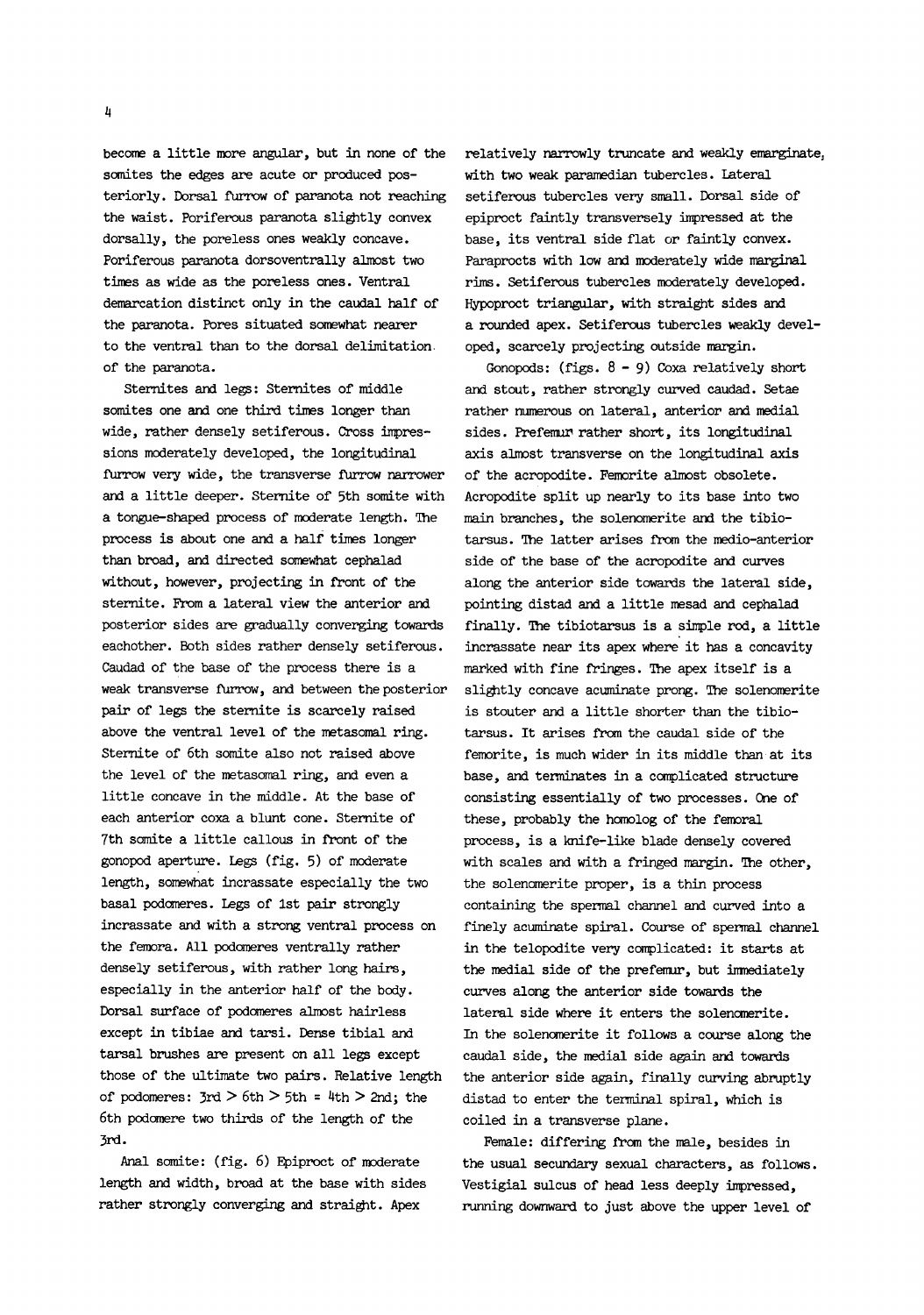the antennal sockets. Antennae relatively a little shorter, the 3rd antennomere scarcely longer than the 2nd, the distal antennomeres not thicker the proximal ones. Collum (fig. 7) with the anterior border conspicuously emarginate in the middle, and also very slightly so along the lateral sides. Lateral border rather narrowly rounded. The middle of the surface with a slight, rounded swelling or with some rather coarse wrinkles. Body somites relatively <sup>a</sup> little less constricted. Pleural keels of the 2nd to 4th somites with strongly produced and sharply pointed caudal lappets, which project distinctly caudad of the margin of the somites. The pleural keels of the 3rd somite are not ridgelike but are represented by <sup>a</sup> strong swelling in the caudal half of the side from which the lappet arises. In the 4th somite the pleural keels are ridgelike, in the 5th, 6th and 7th somites they are represented by rather thick ridges in the caudal half of the sides only which are not caudally produced. In the 8th somite the ridge is only indicated and from the 9th somite onwards pleural keels are absent. Sternites of middle somites about as long as wide. Legs conparatively <sup>a</sup> little shorter and more slender, the two basal podomeres not incrassate. Relative length of podomeres  $3rd > 6th > 5th > 4th > 2nd$ . The 5th podomere about three quarters of the length of the 6th, the 6th about three quarters of the length of the 3rd. Ventral pubescence of podomeres as in the male, but dense only in the tibiae and tarsi. No brushes.

#### Streptocladosoma spec.

# Material.-

Australia, Queensland: Upper Nesbit River, Leo Creek, <sup>1500</sup> ft, 15-21 August, (Archbold Exped., Museum New York), <sup>1</sup> juv. 9.

#### Remarks.-

<sup>A</sup> juvenile female with <sup>19</sup> somites, measuring 3-7 mm in width, agrees in most of its essential characters with the female of S. dissimile nov, spec. It differs in the relatively shorter antennae, with the antennal sockets separated by three quarters of the length of the 2nd antennomere. The emargination of the anterior border of the collum is not as deep as in the female of

S. dissimile. The pleural keels are somewhat less developed and their caudal edge is not distinctly produced. On the other hand the paranota are more strongly developed, with the caudal edges slightly acutely angular and very slightly produced caudad, although not projecting behind the margin of the somites.

On the account of these differences the specimen cannot be assigned to S. dissimile, although it is clearly congeneric. It is of importance to note that the juvenile female has the front border of the collum emarginate, showirg that the sexual dimorphy is already present in the pre-adult stage.

#### Streptocladosoma albovittatum nov. spec.

#### Material.-

Australia, Queensland: Townsville, 3-6 February, 1945 (Coll. Borys Malkin, Museum New York),  $\delta$  holotype,  $\delta$  and  $2$   $\epsilon$  paratypes.

# Description.-

Differing from S. dissimile nov. spec, as described above in the following particulars.

Colour: Head and antennae black, with only the labral area pale brown. Collum black, with <sup>a</sup> median triangular brownish yellow spot, somewhat longer than broad and pointing cephalad, in the caudal half. Body somites black, with a continuous longitudinal brownish yellow band of about one quarter of the total width of the metasomites. Ventral side, sternites and legs very dark, almost blackish brown. Anal somite black, the middle of its dorsal side and the epiproct brownish yellow. Hypoproct dark brown. Gonopods conspicuous by the bright yellow colour of the acropodite.

Width:  $d: 1.8$  mm-2.1 mm (holotype: 2.0 mm); 9: 2.5 mm.

Head and antennae: Vertex with a pair of hairs. Antennal sockets separated by about three quarters of the length of the 2nd antennomere. Vertigial sulcus rather weakly impressed, running downward to about the upper level of the antennal sockets. Vertex not prominent behind the frontal area. Antennae somewhat shorter and distinctly stouter. Antennomeres slightly decreasing in length from the 2nd to the 6th, the 6th only slightly shorter than the 5th. The 5th and 6th antennomeres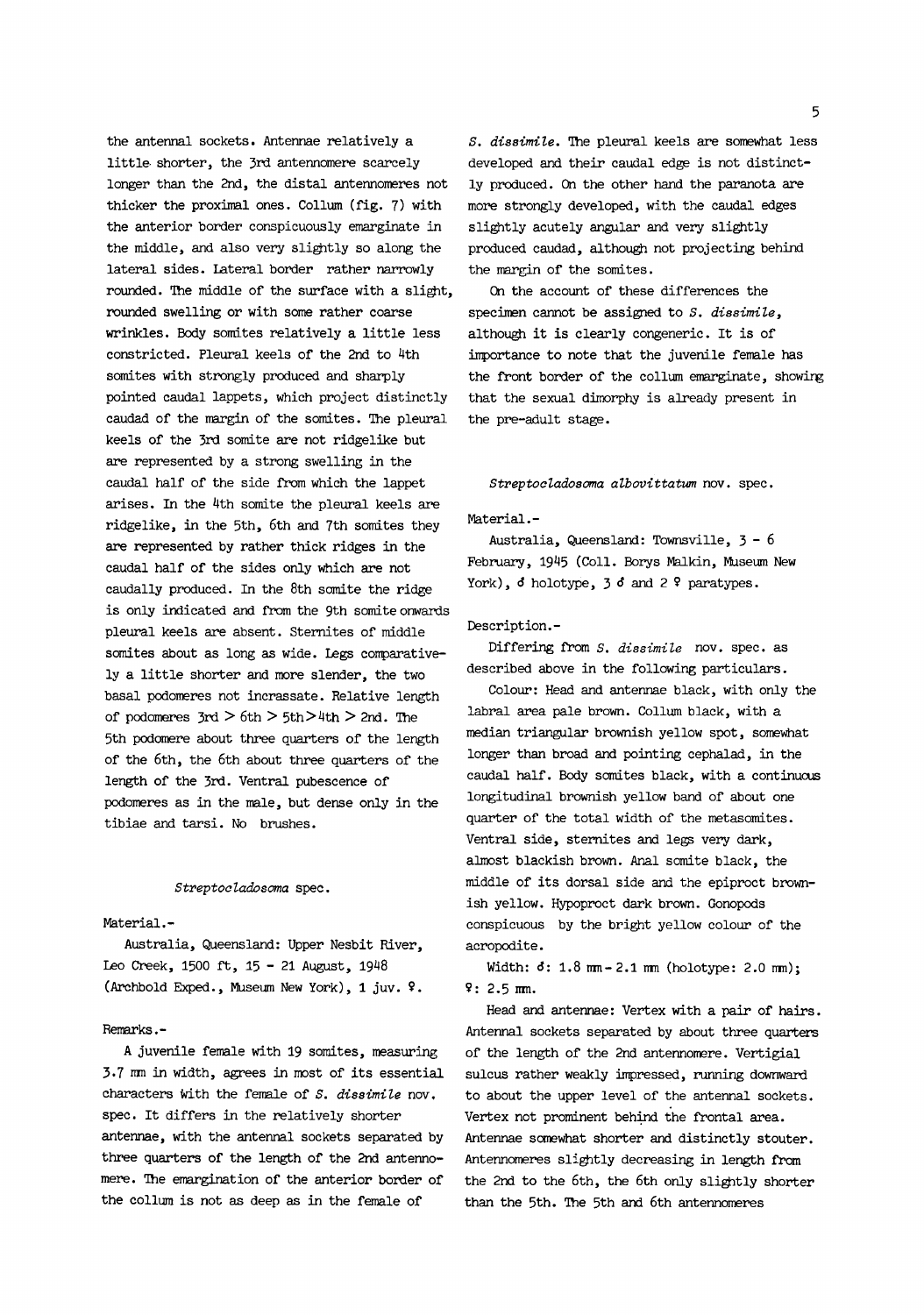distinctly thicker than the others.

Collum: subsemicircular in dorsal outline (figs. <sup>10</sup> - 11). Caudal border widely and weakly emarginate in the middle. Lateral border more widely rounded. Surface of middle moderately convex, slightly more convex towards the sides.

Body somites: Waist slightly broader, without distinct striation. Metatergites sometimes with some sparse hairs. Pleural keels in the 2nd to 4th somites represented by very weakly developed ridges. In the 5th somite a well developed ridge; in the 6th and 7th somites the pleural ridges are strongly developed, especially in the 7th, and are produced posteriorly in a blunt lappet, which in the 7th somite projects slightly behind the margin of the somite. Pleural keels of 8th somite similar to those of the 5th. In the 9th and following somites the pleural keels are represented only by some wrinkles which disappear gradually in successive somites.

Paranota: (figs. <sup>10</sup> - 13) of 2nd somite a little less strongly developed and less declining. Latero-anterior edge not angular but narrowly rounded. Latero-posterior edge about rectangular, rounded, slightly produced caudad. Marginal rim narrow, but widening slightly in the caudal half. Lateral border of paranota of 3rd somite widely rounded anteriorly becoming straight in the caudal half, the latero-posterior edge acutely angular, blunt, rather weakly produced caudad. Latero-posterior edge of paranota of 4th somite less acutely angular than those of 3rd somite, blunt, scarcely produced caudad. Paranota of 5th and subsequent somites about rectangular, becoming <sup>a</sup> little acutely angular, especially in the 16th to 18th somites, blunt. They are slightly produced caudad but project scarcely beyond the margin of the somite. Poriferous paranota in lateral aspect somewhat more convex dorsally.

Sternites and legs: Sternites of middle somites about one and one fifth times broader than long. Sternite of 5th somite with a broad process, about twice as broad as long, with the distal margin slightly convex and the lateral edges rounded. In lateral aspect the process is thick at the base, with caudal and cephal sides slightly converging and the end rounded;

it is directed vertically. Transverse impression behind the process deep, just as the longitudinal impression of the second half of the sternite, which separates a pair of rather strong swellings each bearing <sup>a</sup> thick tuft of setae. Sternite of 6th somite deeply excavate, but raised near the coxal sockets and bearing a number of setae there, especially near the anterior sockets. Legs (fig. 14) relatively stouter. Relative length of podomeres:  $3rd > 2nd > 4th = 5th$ 6th; the 6th podomere about three fifths of the length of the 3rd.

Anal somite: Epiproct dorsally not impressed; the lateral setiferous tubercles rather weakly developed. Hypoproct parabolically rounded, with the apex slightly angular.

Gonopods: (figs. <sup>15</sup> - 16) Coxa relatively much more strongly developed. Acropodite less complicated. The tibiotarsus of simple lanceolate shape, curving slightly caudad, the apex rounded. The femorite slightly less torded, resulting in a slightly arched structure, curving caudad. The femoral process smaller and of simple triangular shape. Solenomerite not curved in a spiral, simply tapering and pointing essentially distad, although the end is variably directed, and projecting distad of the tibiotarsus.

Female: differing from the male by the antennae being slightly shorter and thinner. Pleural keels of 2nd to 4th somites represented by well developed curved ridges. These ridges also present in the 5th somite becoming gradually less developed and changing into <sup>a</sup> swelling which disappears towards the 10th somite. Pubescence of legs less dense than in the male. Sternites of middle somites one and one quarter times broader than long.

#### LITERATURE

JEEKEL, C.A.W., 1968. On the classification and geographical distribution of the family Paradoxosomatidae (Diplopoda, Polydesmida): i -vii, <sup>1</sup> - <sup>162</sup> (Amsterdam, privately printed). , in press. Notes on the classification of some little-known Australian paradoxosomatid genera (Diplopoda, Polydesmida).- J. nat. Hist.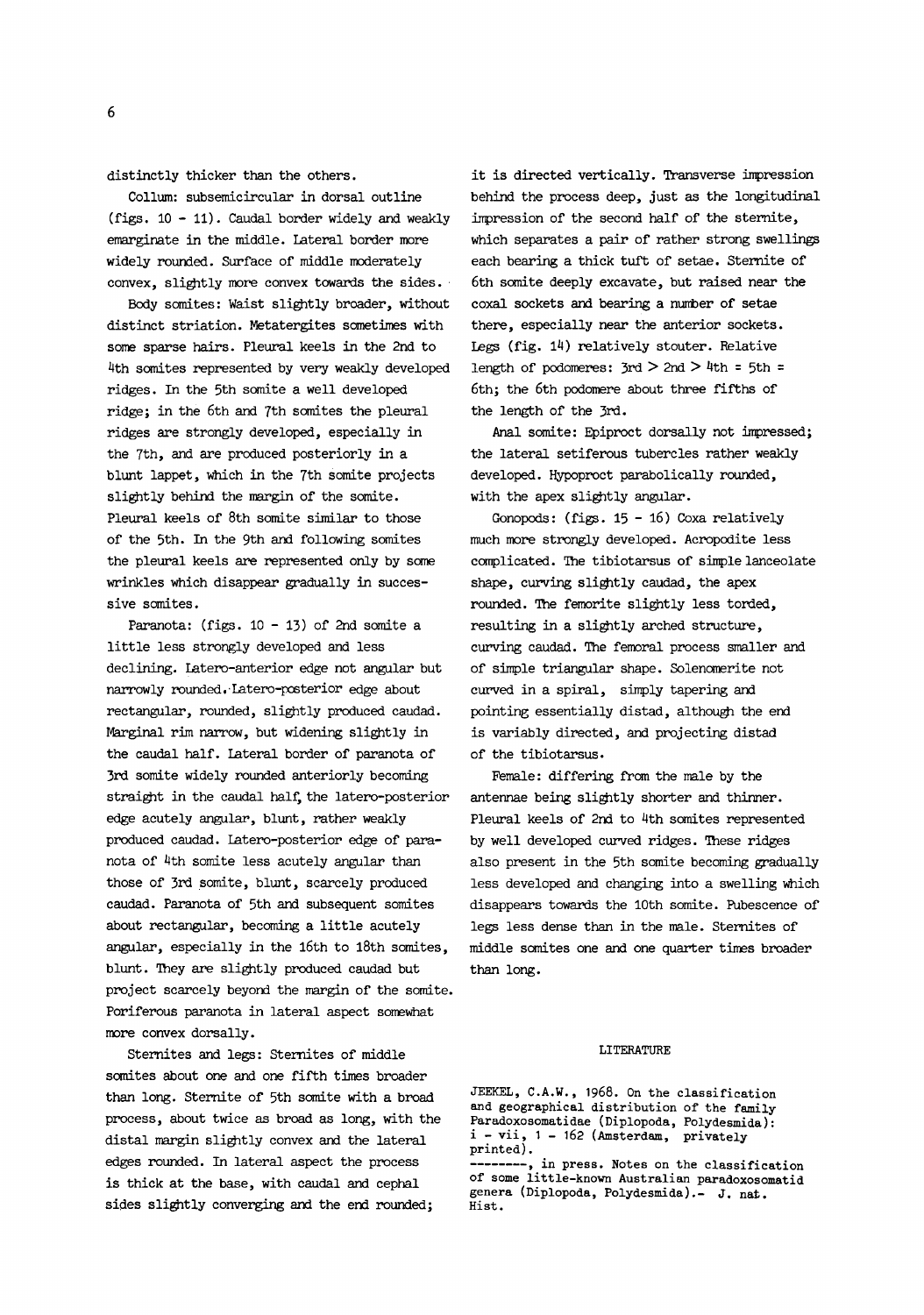

Figs. 1 - 7. Streptocladosoma dissimile nov. spec. - 1: left side of head and four anterior somites<br>of 6 holotype, lateral aspect; 2: left side of head and three anterior somites of 6 of  $\delta$  holotype, lateral aspect; 2: left side of head and three anterior somites of  $\delta$  holotype, dorsal aspect; 3: left side of 10th and 11th somites of  $\delta$  holotype, lateral aspect; 4: the same, dorsal aspect; 5: telopodite of ambulatory leg of 7th somite of 6 holotype; 6: anal somite of  $d$  holotype, ventral aspect; 7: left side of head and collum of ? paratype, dorsal aspect.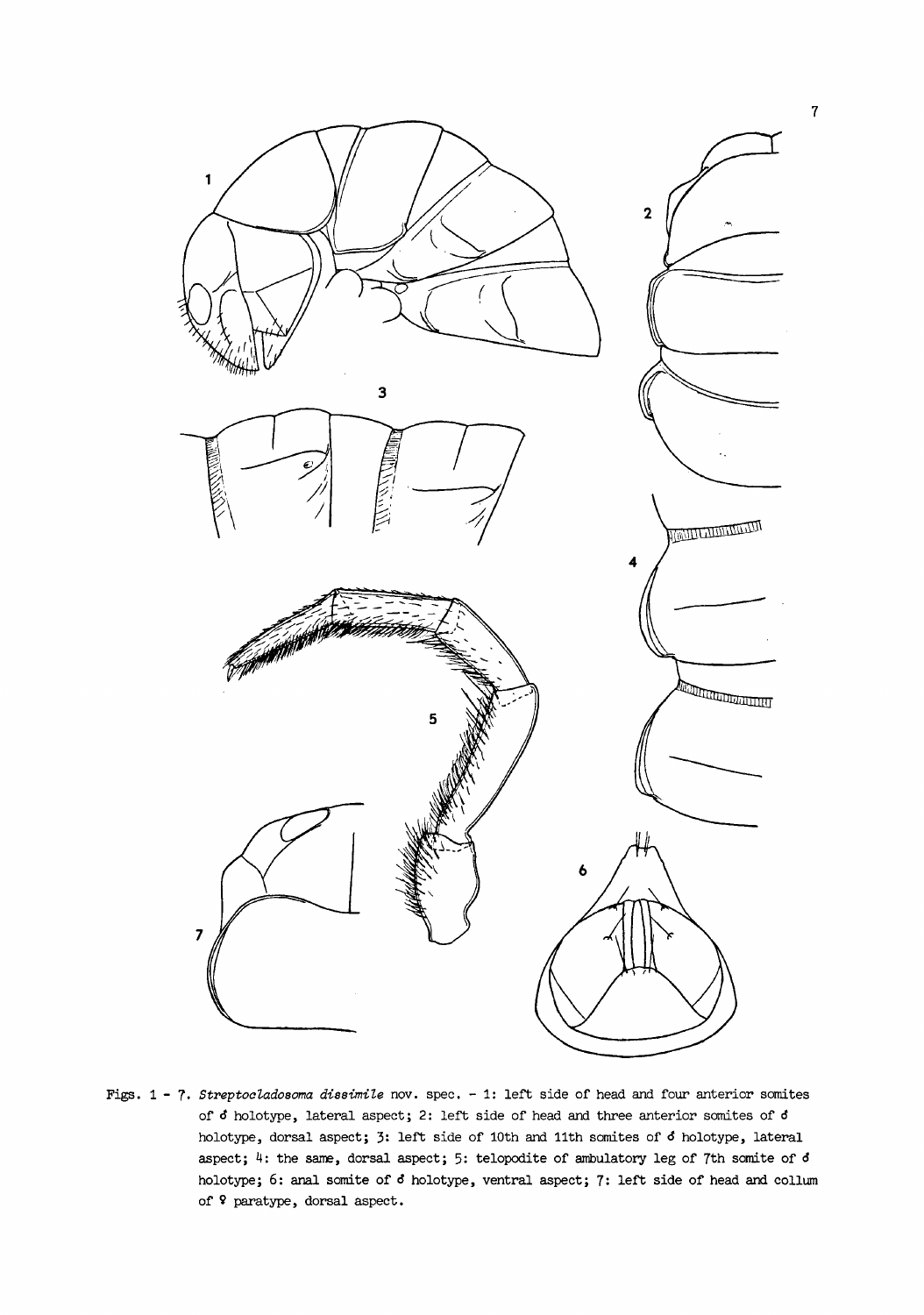

Figs. 8 - 9. Streptocladosoma dissimile nov. spec. - 8: right gonopod of  $\delta$  holotype, medial aspect; 9: telopodite of left gonopod of  $\delta$  holotype, anterior aspect. fp = femoral process; <sup>s</sup> <sup>=</sup> solenomerite; tt <sup>=</sup> tibiotarsus.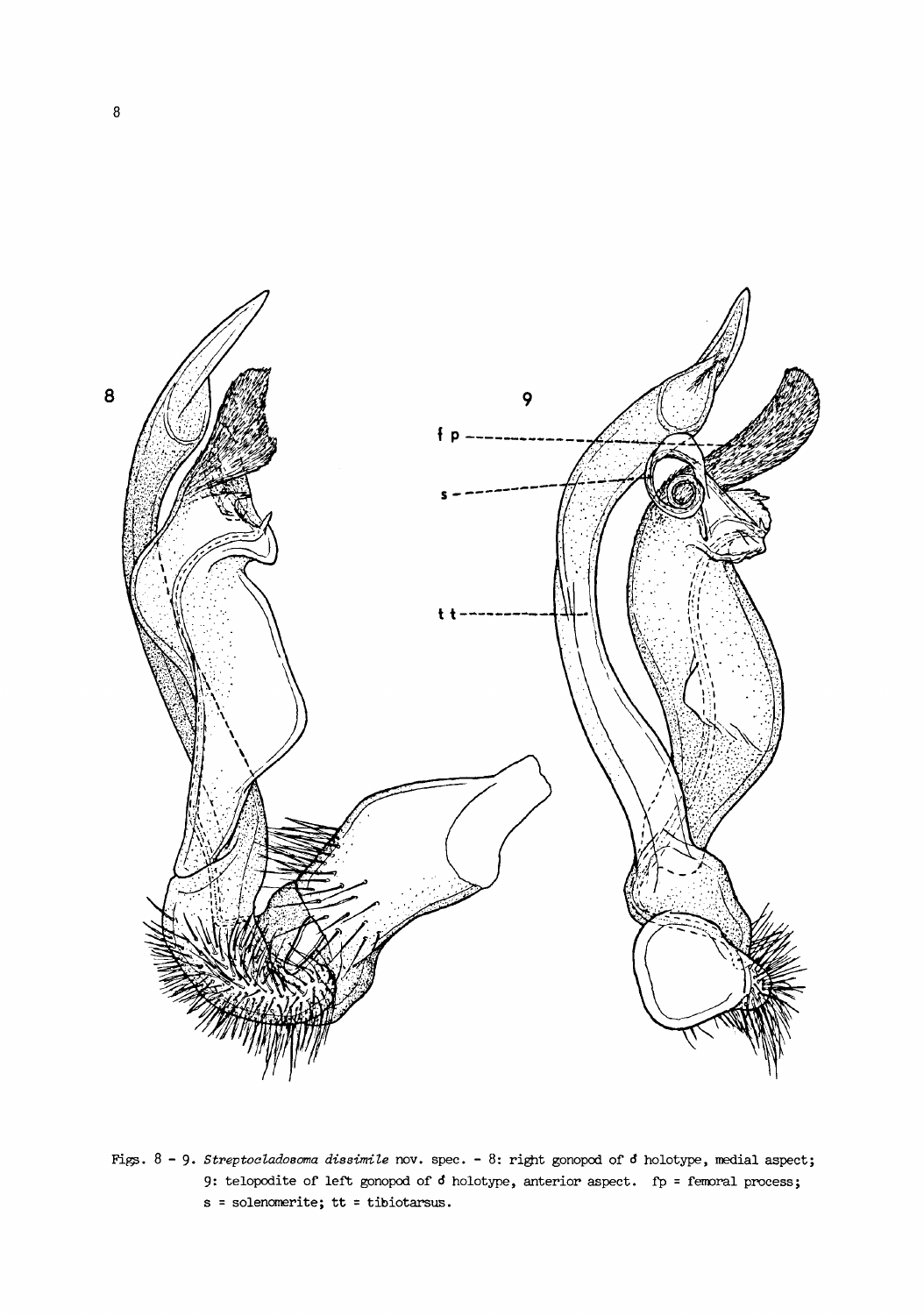

Figs. 10 - 16. Streptocladosoma albovittatum nov. spec. - 10: left side of head and three anterior somites of  $d$  holotype, dorsal aspect; 11: left side of head and four anterior somites of  $\delta$  holotype, lateral aspect; 12: left side of 10th and 11th somites of  $\delta$  holotype, dorsal aspect; 13: the same, lateral aspect;  $14$ : ambulatory leg of 7th somite of  $d$ holotype; 15: right gonopod of  $d$  holotype, medial aspect; 16: left gonopod acropodite of  $d$  holotype, latero-caudal aspect. fp = femoral process; s = solenomerite; tt = tibiotarsus.